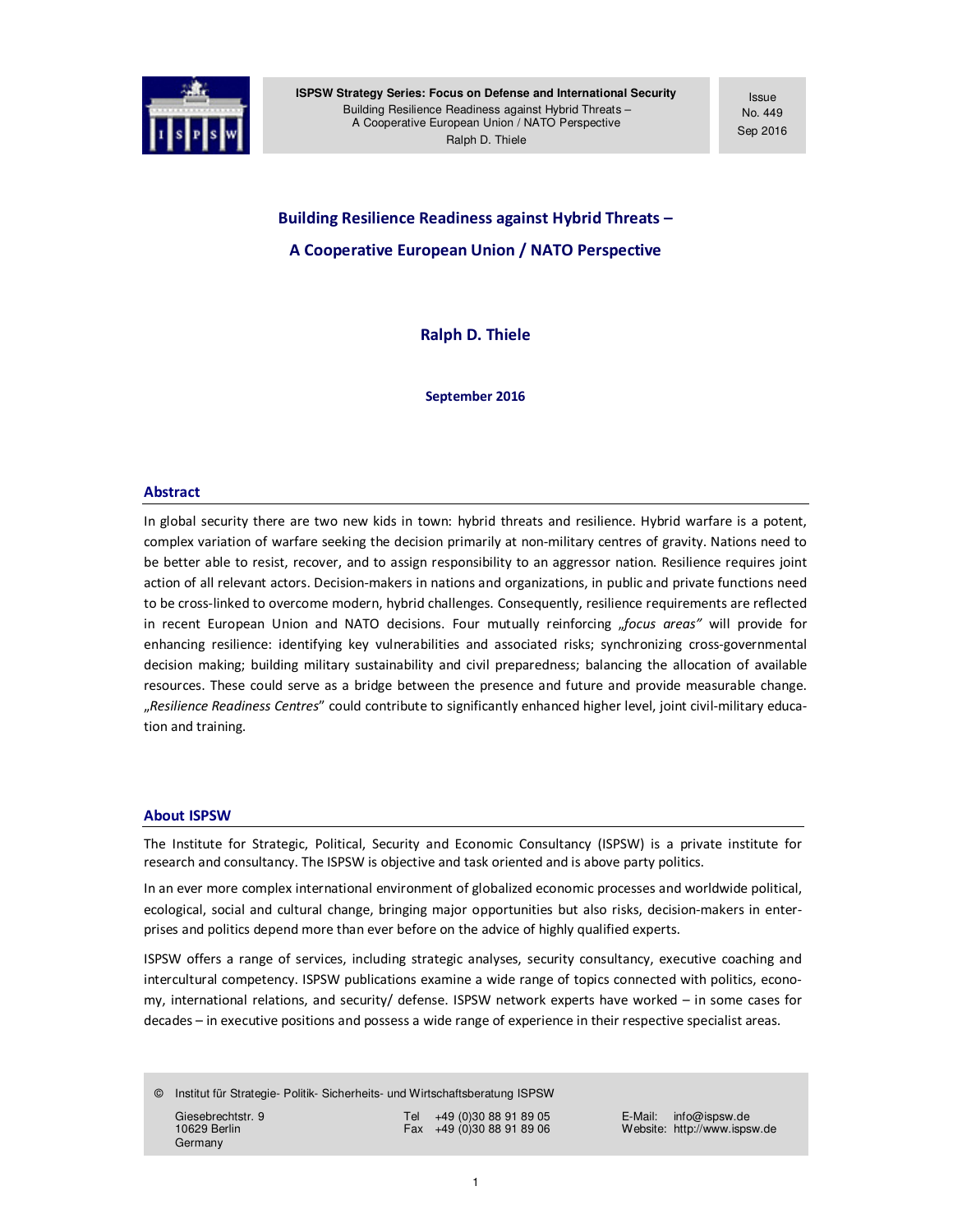

**Issue** No. 449 Sep 2016

## **Analysis**

### **1. New Kids in Town**

"*… a perfectly thriving state can, in a matter of months and even days, be trans-formed into an area of fierce armed conflict, become a victim of foreign intervention, and sink into a web of chaos, humanitarian catastrophe, and civil war ... ."<sup>1</sup>* This January 2013 statement by General Valery Gerasimov, Chief of the General Staff of the Russian Federation at the annual meeting of the Russian Academy of Military Science has illustrated a paradigm change in global security as there are two new kids in town: hybrid threats and resilience.

The nature of security challenges has become increasingly hybrid. Russia's recent employment of a sophisticated hybrid strategy has challenged Western nations and societies  $-$  to include governance and norms  $$ despite their economic, technological, intelligence and military superiority.

Hybrid warfare is a potent, complex variation of warfare that simultaneously involves state and non-state actors, with the use of conventional and unconventional means of warfare that are not limited to the battlefield or to a particular physical territory. The decision of the war/conflict is searched for primarily at non-military centres of gravity. Hybrid warfare is not limited to the physical battlefield. Any space available may be engaged. This includes traditional and modern media instruments. Non-state actor's involvement includes militias, transnational criminal groups, or terrorist networks of strategic nature.

Hybrid concepts and strategies target vulnerabilities – from cyber-attacks on critical information systems, through the disruption of critical services, such as energy supplies or financial services, to undermining public trust in government institutions or social cohesion. Hybrid warfare appears to be a construct of vaguely connected elements, but in reality the pieces are a part of an intended mosaic. The diversity of hybrid tactics masks the thoroughly planned order behind the spectrum of tools used and the effects being achieved.

Hybrid actors most likely not just seek to inflict damage or death on regions, nations or organisations. They are rather striving to achieve political goals and objectives. To this end they will attempt to influence their target society's collective mind-set so that their values and principles become challenged, their resolve weakened and consequently political objectives are abandoned or modified.

In the past approaches countering hybrid warfare have been centred on rapid military responses. This will likely be counterproductive in future. Hybrid warfare may have achieved already its strategic objectives before conventional war starts. Once the threshold of military operations is crossed, it may be too late to defend. Consequently, recent approaches aim at a more flexible policy, striving to deter and counter hybrid adversaries with a wide range of instruments while fostering resilience – resilience in terms of the ability to cope, adapt and quickly recover from stress and shocks caused by a disruption, disaster, violence or conflict. Systems and organizations need to be prepared for attacks. Whatever damage is done by the intruder the civil, the private and the security sectors need to continue functioning to the extent possible and recover quickly.

© Institut für Strategie- Politik- Sicherheits- und Wirtschaftsberatung ISPSW

Germany

l

Giesebrechtstr. 9 Tel +49 (0)30 88 91 89 05 E-Mail: info@ispsw.de<br>10629 Berlin Fax +49 (0)30 88 91 89 06 Website: http://www.isps

<sup>1</sup> General Valery Gerasimov. "*Speech at the annual meeting of the Russian Academy of Military Science."* In January 2013. Military-Industrial Courier. Moscow. 2013. http://vpk-news.ru/sites/default/files/pdf/VPK\_08\_476.pdf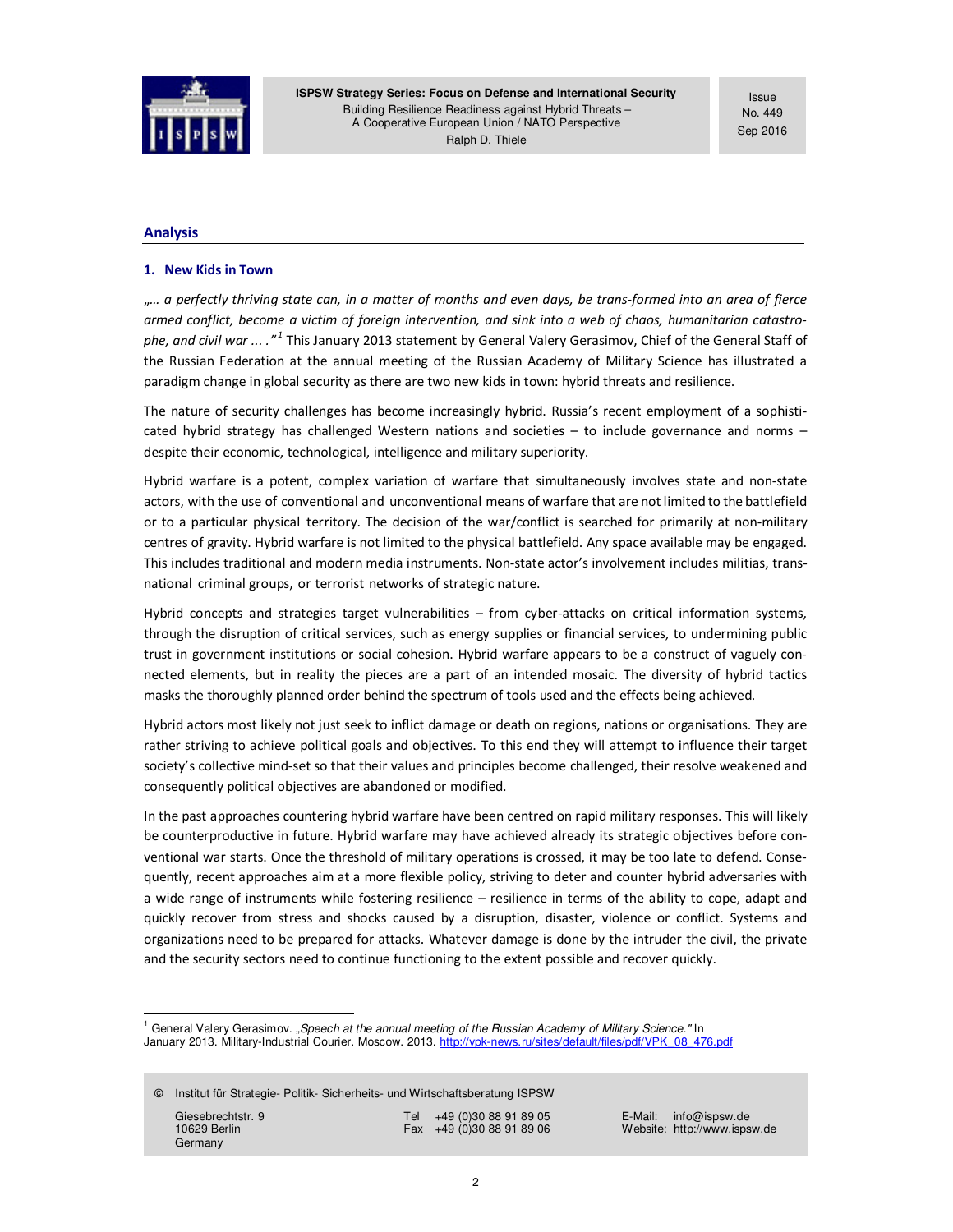

**Issue** No. 449 Sep 2016

Already in the Cold War resilience was designed to anticipate and resolve disruptive challenges to critical functions, and to prevail and fight through direct and indirect attack. Yet, with view to today's increased globalization, highly capable information and communication technology and the evolution of hybrid warfare resilience must be reinvented for the information and knowledge age acknowledging the interconnectedness between the, civil, private, and military sectors.<sup>2</sup>

# **2. Strategic Task**

Building resilience has become a strategic task. By building up pre-crisis resilience to deal with hybrid security challenges, nations will be better able to resist, recover, and to assign responsibility to an aggressor nation. From the military perspective, nation's and organisation's military and capabilities and capacities build on civil and private resilience for both missions at home or out of area. Critical infrastructure is a particular critical area as the critical infrastructure systems that are the mainstay of nations' economy, security, and health are interdependent – for example, the water supply system of a community is dependent on the pumping stations and they, in turn, are dependent on electric supply.

Cascading failures among these critical infrastructure systems can be eased, or even avoided, when the systems are resilient. Any successful hybrid attack on targets such as energy supply chains, transport could lead to serious economic or even societal disruption. Consequently, an essential element for promoting resilience is to ensure undisturbed production and distribution of power to diversify energy sources, suppliers and routes. The diversification of energy sources and promotion of high safety and security standards will particularly increase resilience of nuclear infrastructures.

Hybrid threats could also target space infrastructures with multi-sectoral consequences. Satellite communications are key assets for crisis management, disaster response, police, border and coastal surveillance. They are at the same time the backbone of large-scale infrastructures, such as transport, space or remotely piloted aircraft systems. Critical infrastructures such as energy, telecommunication, and finance rely on exact timing information to synchronise their networks or timestamp transactions.

The population's health could be jeopardised by the manipulation of communicable diseases or the contamination of food, soil, air and drinking water by chemical, biological, radiological and nuclear agents. The intentional spreading of animal or plant diseases may seriously affect the food security and have major economic and social effects on crucial areas of the food chain.

The cyber space constitutes the most extreme form of this vulnerability. Broad reliance on cloud computing and big data has increased vulnerability to hybrid threats. Via the cyber space everything is connected to everything else: systems, machines, people. And everything can be damaged, disrupted or put out of service practically from anybody anywhere. Defenders don't know when an attack is being launched, where it will strike and how. The resulting ambiguity makes an adequate reaction difficult, in particular for societies or multinational organizations that operate on the principle of consensus. Consequently, improving the resilience of communication and information systems is important. Industry needs to be involved. Public-Private Partnership on cyber security could improve protection and also ensure continued research and innovation.

© Institut für Strategie- Politik- Sicherheits- und Wirtschaftsberatung ISPSW

Germany

 $\overline{a}$ 

Giesebrechtstr. 9 Tel +49 (0)30 88 91 89 05 E-Mail: info@ispsw.de<br>10629 Berlin Fax +49 (0)30 88 91 89 06 Website: http://www.isps

<sup>&</sup>lt;sup>2</sup> HQ SACT. "Building Resilience Across the Alliance." Norfolk, 28 January 2016.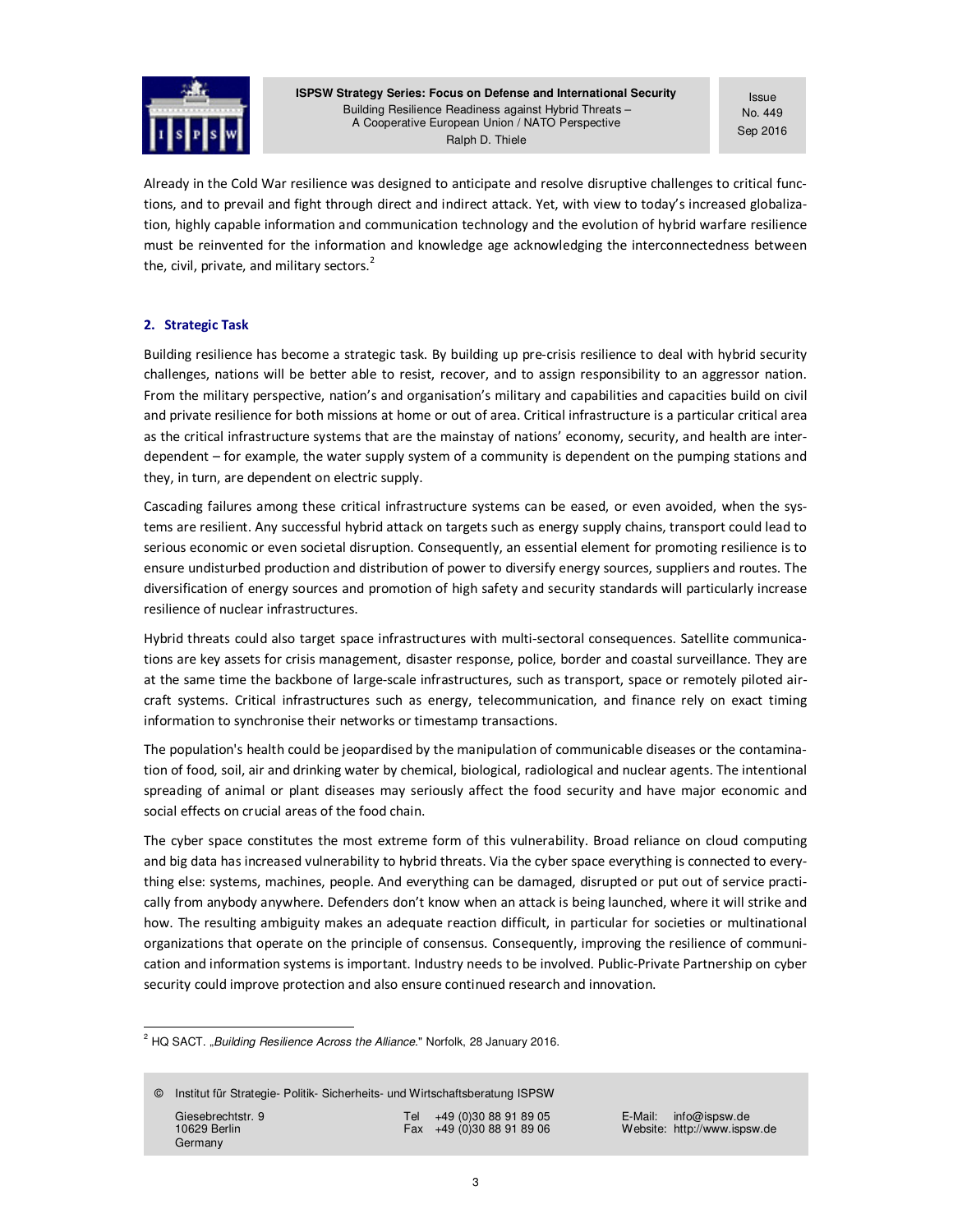

**Issue** No. 449 Sep 2016

### **3. Stakeholder Cooperation**

As states, societies and economies become more interdependent, resilience requires joint action of all relevant actors – to include whole-of-society and international partners. Consequently, resilience requirements are reflected in recent European Union and NATO decisions. Both organisations have understood that only cooperation will enable them to come up with proper resilience. In mid 2016 the European Commission and the High Representative adopted a Joint Framework to counter hybrid threats and foster the resilience of the EU, its Member States and partner countries. This Joint Communication outlines actions designed to help counter hybrid threats and foster the resilience at the EU and national level, as well as partners.

Actions have been outlined to build resilience in areas such as cyber security, critical infrastructure, protecting the financial system from illicit use and efforts to counter violent extremism and radicalisation. In each of these areas, implementation of agreed strategies by the EU and the Member States, as well as Member States' full implementation of existing legislation are critical initial steps. Further concrete actions have been put forward to reinforce these efforts. In particular, it is proposed to step up cooperation and coordination between the EU and NATO in common efforts to counter hybrid threats.

NATO's Heads of State and Government have echoed and confirmed this approach at their Warsaw Summit on July 8-9, 2016 with the commitment "... to enhance resilience, i.e. to maintain and further develop the Alliance *members individual and collective capacity to resist any form of armed attack. In this context, we are today making a commitment to continue to enhance our resilience against the full spectrum of threats, including hybrid threats, from any direction. Resilience is an essential basis for credible deterrence and defence and effective fulfilment of the Alliance's core tasks*."<sup>3</sup>

Also partner nations of the European Union and NATO are among the stakeholders. Several partner nations already have fallen victim of hybrid operations. Their experiences and lessons learned can help to better understand the advance and impact of hybrid tactics. Consequently, the European Union and NATO are investing to strengthen partner nations' national capacities in the fight against hybrid threats. The European Union Global Strategy states to this end: "*It is in the interests of our citizens to invest in the resilience of states and societies to the east stretching into Central Asia, and to the south down to Central Africa. Under the current EU enlargement policy, a credible accession process grounded in strict and fair conditionality is vital to enhance the resilience of countries in the Western Balkans and of Turkey."<sup>4</sup>*

Of particular importance is the cooperation with the private sector.<sup>5</sup> The military has become increasingly dependent on infrastructure and assets in the private sector. NATO for example faces two distinct but interrelated resilience challenges: first, to ensure that it can rapidly move all the forces and equipment needed to mission areas when facing an imminent threat or attack; and second, to be able to anticipate, identify, mitigate and recover from hybrid attacks with minimum disruptive impact.

© Institut für Strategie- Politik- Sicherheits- und Wirtschaftsberatung ISPSW

Germany

l

Giesebrechtstr. 9 Tel +49 (0)30 88 91 89 05 E-Mail: info@ispsw.de<br>10629 Berlin Fax +49 (0)30 88 91 89 06 Website: http://www.isps

<sup>&</sup>lt;sup>3</sup> NATO Summit Guide. Warsaw, 8-9 July 2016.

http://www.nato.int/nato\_static\_fl2014/assets/pdf/pdf\_2016\_07/20160715\_1607-Warsaw-Summit-Guide\_2016\_ENG.pdf 4 European Union. "*Shared Vision, Common Action: A Stronger Europe A Global Strategy for the European Union's Foreign And Security Policy."* Brussels. June 2016. http://europa.eu/globalstrategy/en

<sup>&</sup>lt;sup>5</sup> Edward J. Harres. "Towards a Fourth Offset Strategy." Small Wars Journal. August 11 2016.

http://www.thestrategybridge.com/the-bridge/2016/8/16/a-new-plan-using-complexity-in-the-modern-world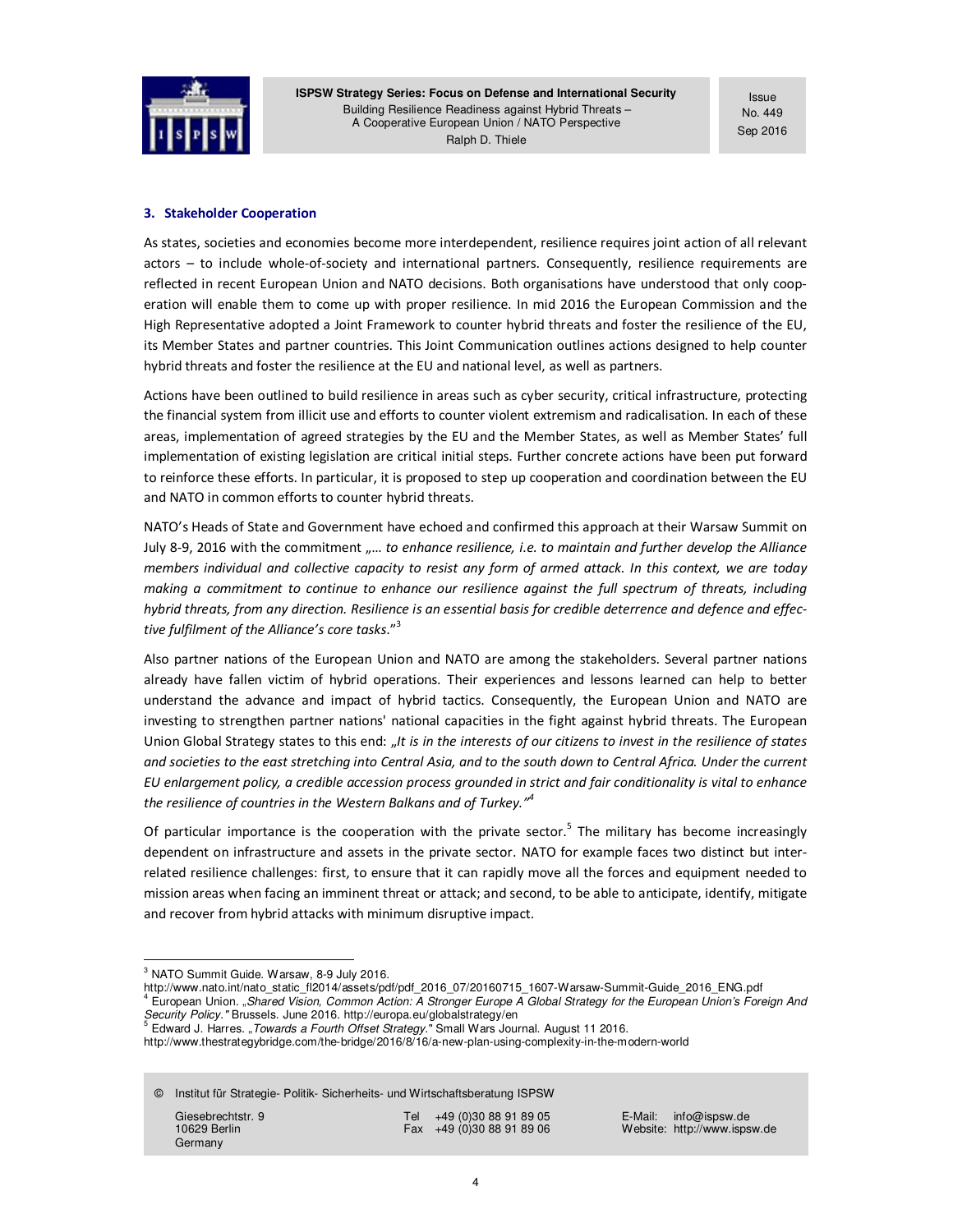

**Issue** No. 449 Sep 2016

Without doubt the transfer of ownership and responsibility to the private sector has brought cost-efficiencies; but the quest to reduce costs and overheads to increase profitability has also led to less redundancy and less resilience. Today, 90 per cent of NATO's supplies and logistics are moved by private companies and 75 per cent of the host nation support for NATO forces forward deployed on the territory of the eastern Allies comes from private sector contracts. A possible disruption of supply chains highlights the present over-reliance on "just-intime" approaches which may pose grave implications for the military – and as well for the civilian population. Similar dependencies exist with view to critical resource and services such as fuel, power and food. Also when facing distributed denial of service cyber-attacks against its outward-facing networks, military increasingly rely on cooperation from the telecoms sector and the internet security companies to filter and capture data, identify malware and provide extra bandwidth.

More than that the private sector has become a key driver of change through technology and innovation. From data mining and drones to 3D printing and sensor systems, many of the most significant technology developments today have both civilian and military applications. But governments are no longer necessarily the attractive partners from the past for the private sector as these partnerships bring plenty of paperwork, formal and bureaucratic meetings while the money is earned predominantly in the non-governmental business.

## **4. Resilience Readiness**

Resilient systems and organizations need to maintain some functionality and control while under attack. To this end three elements are critical:

- Capacity to work under downgraded conditions;
- Ability to recover quickly;
- Readiness to learn from experienced attacks.

NATO's Allied Command Transformation (ACT) has identified four "focus areas" with potential to enhancing resilience:

- Identifying key vulnerabilities and associated risks this enables governments to develop adequate responses and mechanisms to manage consequences orchestrating all suitable instruments of power – both nationally and internationally.
- Synchronizing cross-governmental decision making countering hybrid threats demands a different, cross-governmental approach employment of security mechanisms than in the past. Political and military decision-makers need to be able out-manoeuvring opponents attacking own centres of gravity.
- Building military sustainability and civil preparedness the civil population is not only a potential victim; at the same time, it is a critical source of strength, of resilience. Civil preparedness enables military sustainability, while military capabilities protect the population and its prosperity.
- Balancing the allocation of available resources enhancing the links between the civil, private and military sector will enable cost-sharing and benefit resilience at the same time. It provides for developing means of mitigation, such as diversification of supply, resource and service.

© Institut für Strategie- Politik- Sicherheits- und Wirtschaftsberatung ISPSW

Germany

Giesebrechtstr. 9 Tel +49 (0)30 88 91 89 05 E-Mail: info@ispsw.de<br>10629 Berlin Fax +49 (0)30 88 91 89 06 Website: http://www.isps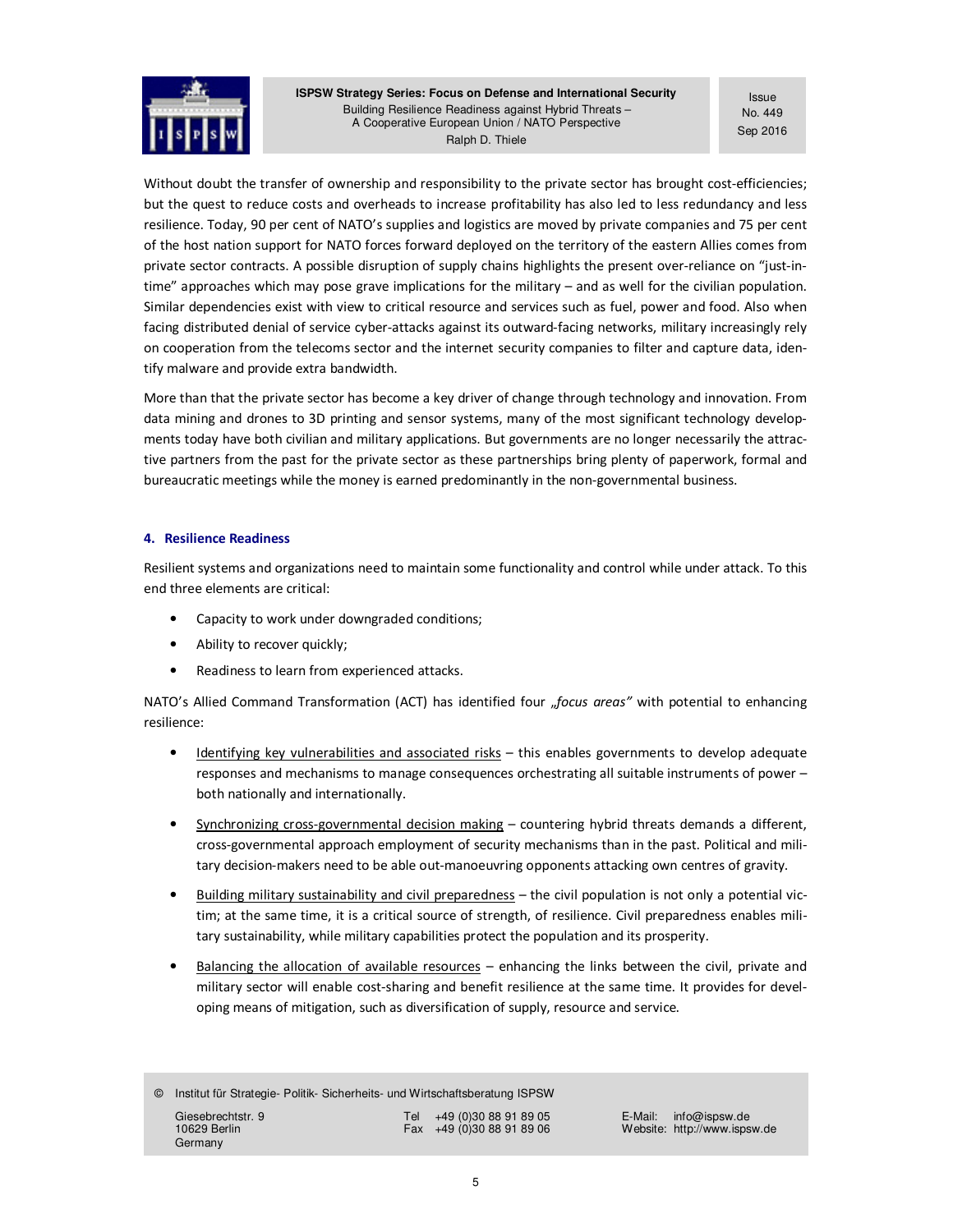

**Issue** No. 449 Sep 2016

Each focus area offers a prism for discrete analysis. As a military project, resilience has to be measured in readiness terms with clearly defined training standards. As a civil readiness project resilience needs to be organized with defined standards and a training capacity to achieve it. Scenario based simulation exercises can be a catalyst for learning in complex emergencies – for civil and military actors, but in particular for civil-military cooperation. From ACT perspective these "*focus areas*" could serve as a bridge between the presence and future and provide measurable change with view to the core question: How quickly can the "*system*" under attack by whatever combination of disruptive effects be restored to a new and stable state?

Situational awareness is the starting point of meeting hybrid challenges and building respective resilience. This requires first of all common and shared understanding of own vulnerabilities, i.e. a shared risk assessment of own critical vulnerabilities, own centres of gravity, but also an understanding of those perceived by opponents as they are likely to exploit these and those of the opponent as one should likely have a deeper look at them. Dedicated mechanisms for the exchange of information are required. Rapid identification of a hybrid attack is a critical precondition for timely decision making in order to early engagement and blocking escalation. Indicators of hybrid threats and existing risk assessment mechanisms need to provide for early warning.

Security risk assessment methodologies need to inform decision makers and promote risk-based policy formulation in areas ranging from aviation security to terrorist financing and money laundering. Intelligence and information sharing has become even more important. Knowledge networking is key to organisational learning and adaptation, to training and education and last but not least to operations – thus making available knowledge actionable. Exercise and training programmes need to reflect recent developments in and reactions to hybrid warfare. They will be instrumental to developing a common and shared understanding of threats and vulnerabilities, the tools and mechanisms and improving integrated decision making.<sup>6</sup>

To this end, joint civil-military education, training and exercises – to include higher level training – need to employ best possible applications in next-generation, network-enabled, advanced learning methodologies – output focused, reflecting a systems approach, supporting individual and collective training and fostering knowledge development for interagency and coalition interoperability.

Recently, NATO ambassadors and defence ministers have held simulation and scenario-based exercises to check their situational awareness and responsiveness vis-à-vis hybrid threats. Obviously, this has been a wakeup call to many. Civil leadership and civil-private-military interaction needs to improve facing challenging hybrid threats. Many are now more encouraged than ever to map potential vulnerabilities that can arise from Russia's involvement in business, financial, media or energy concerns, and to share the lessons learned from resilience stress testing.

As hybrid warfare with focus on a non-military "Centre of Gravity" has become the core of the Russian action towards the Ukraine while optimizing the own performance in the grey zones of security political decisionmakers need to improve their skills in dealing with comprehensive, cross governmental security operations. In the Ukraine Russia didn't seek a decision of this conflict in the military field. The military elements of the Russian hybrid approach rather served the cover up and protection of subversive, secret service, propaganda or political operations. These may shift from the military to the civil realm, from nation to nation, from organisation to organisation and crossover new organizations, command concepts.

6 HQ SACT. "*Building Resilience Across the Alliance."* Norfolk, 28 January 2016.

© Institut für Strategie- Politik- Sicherheits- und Wirtschaftsberatung ISPSW

Germany

 $\overline{a}$ 

Giesebrechtstr. 9 Tel +49 (0)30 88 91 89 05 E-Mail: info@ispsw.de<br>10629 Berlin Fax +49 (0)30 88 91 89 06 Website: http://www.isps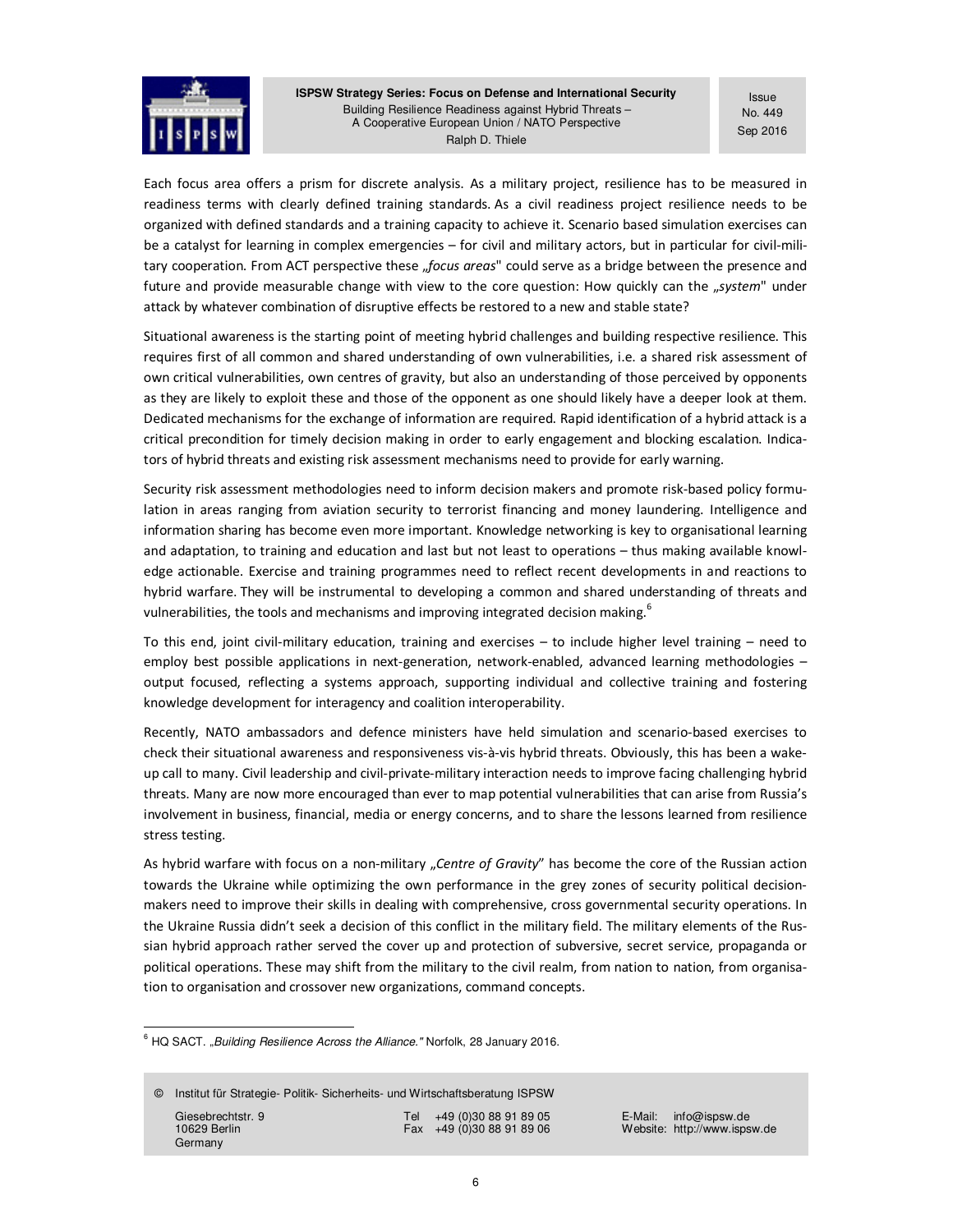

**Issue** No. 449 Sep 2016

To this end, education needs to broaden the understanding of the exposures security actors face. This is not only a technical matter. More than that it requires developing a comprehensive view across all dimensions, to encourage broad thinking about how to enhance the long-term sustainability of societies, nations, economies and organizations against a backdrop of constant change. To promote sustainable development and foster resilience new pathways toward holistic, cross-discipline and divergent thinking need to

- Support community decision-making in partner nations and in international bodies through modular, composable organizations, where people, ideas, processes and technology can be brought together as needed;
- Pursue "whole of stakeholders" approaches and enhanced information sharing;
- Build new learning tools with partners to improve common understanding and shared procedures for rapid, decisive, resilient responses;
- Contribute to significantly enhanced training and readiness capabilities for security and resilience through co-development of a network of regional and functional "Resilience Readiness Centres".

Such *"Resilience Readiness Centres"* would provide an experimentation, simulation & training environment in order to

- Fuse knowledge, experience, skills and tools of all relevant stakeholders;
- Promote network enabling meeting political and operational demands,
- Identify and help close interoperability gaps,
- Prepare involved decision-makers to optimally perform their respective functions.

Applications would include training, exercise, decision support, testbed, modelling & simulation, research leadership and cooperative support. Dynamic scenarios would reflect current hybrid challenges, the latest policy development and research, provide challenging conflict dynamics and allow for simultaneous gaming on national and regional level. They would maximize civil-military-police interaction, include mandates, themes and incidents that trigger multi-functional coordination.

As a network of institutes – i.e. as regional and/or functional "*Resilience Readiness Centres*" – these should design programmes to advance research and exercises to find practical solutions to existing challenges posed by hybrid threats. They could network closely with existing centres of excellence in order to benefit from insights into hybrid threats that have been gained from cyber defence, strategic communication, civilian military cooperation, energy and crisis response. They could focus on researching how hybrid strategies have been applied, and could encourage the development of new concepts and technologies within the private sector and industry to help member states build resilience. The strength of such centres would rely on the expertise developed by its diversity of national, multinational and cross-sector participants from the civilian and military, private and academic sectors.

Clearly, decision-makers in nations and organizations, in public and private functions need to be cross-linked to overcome modern, hybrid challenges, integrating and empowering unity of effort. Hybrid warfare has become a defining feature of the security environment. Unpredictability has become a weapon. This dangerous development needs to widen the perspective and the sense of urgency of all involved.

© Institut für Strategie- Politik- Sicherheits- und Wirtschaftsberatung ISPSW

Germany

Giesebrechtstr. 9 Tel +49 (0)30 88 91 89 05 E-Mail: info@ispsw.de<br>10629 Berlin Fax +49 (0)30 88 91 89 06 Website: http://www.isps